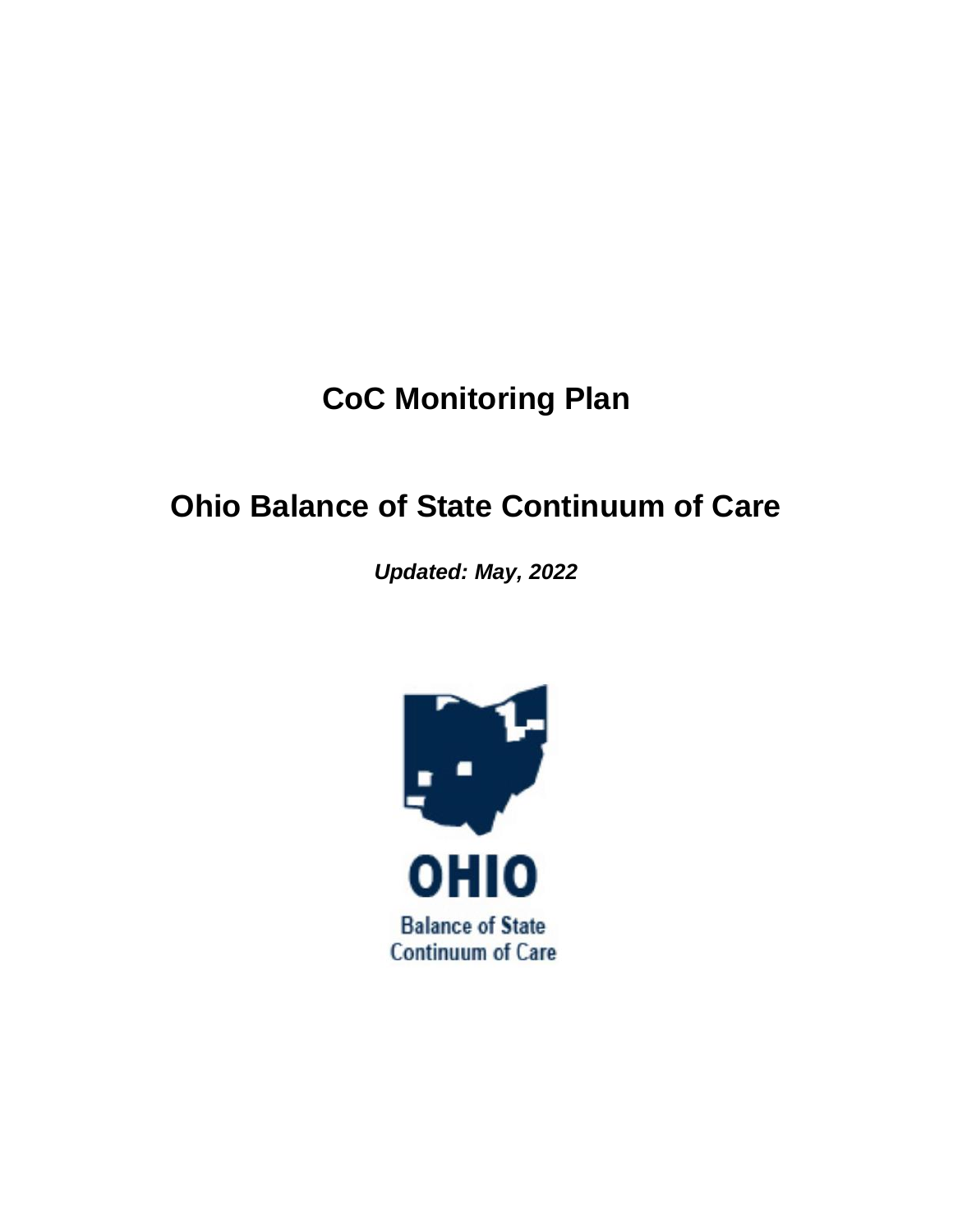## **Table of Contents\_\_\_\_\_\_\_\_\_\_\_\_\_\_\_\_\_\_\_\_\_\_\_\_\_\_\_\_\_\_\_\_\_\_\_\_\_\_\_\_\_\_\_\_**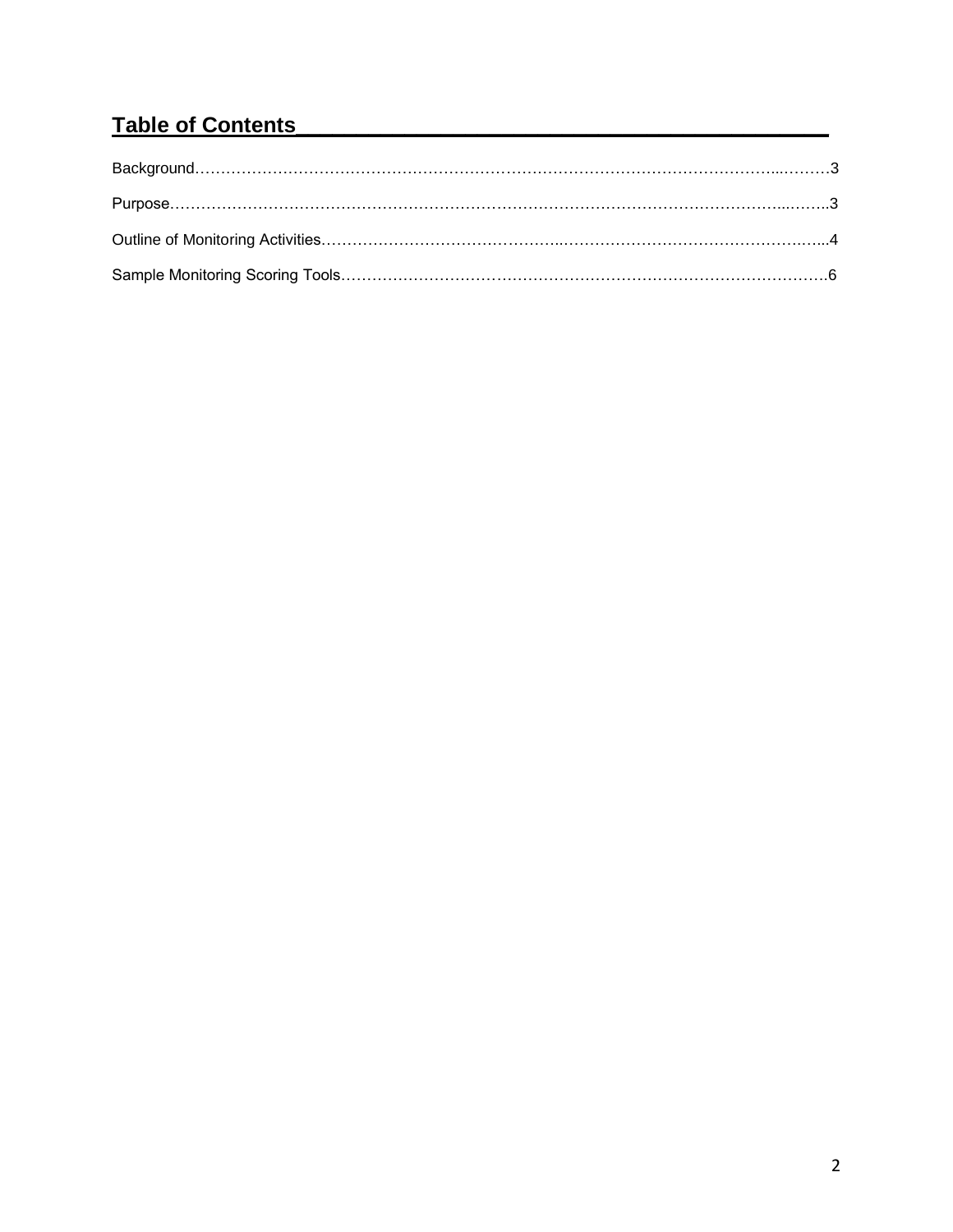## **Background\_\_\_\_\_\_\_\_\_\_\_\_\_\_\_\_\_\_\_\_\_\_\_\_\_\_\_\_\_\_\_\_\_\_\_\_\_\_\_\_\_\_\_\_\_\_\_\_\_**

## **Overview**

The Ohio Balance of State Continuum of Care (BoSCoC) establishes project and system performance goals for the CoC and conducts ongoing monitoring of program performance for all CoC-funded projects. Additionally, project providers are required to monitor their own performance on a regular basis to ensure that they are meeting the goals established by the CoC.

## **Continuum of Care**

A Continuum of Care (CoC) is a geographically based group of representatives that carries out the planning responsibilities required by the U.S. Department of Housing and Urban Development's (HUD) CoC Program. These representatives generally come from organizations that provide services to persons experiencing homelessness.

## **The Ohio Balance of State Continuum of Care**

The Ohio BoSCoC represents the 80 largely suburban and rural counties in Ohio. Within these 80 counties there are approximately 400 homeless programs including emergency shelters, transitional housing, rapid re-housing programs, and permanent supportive housing. On any given day, these programs can serve over 7700 persons experiencing homelessness.

### **BoSCoC In-Person Monitoring**

Beginning in 2019, a Continuum of Care Coordinator from the Coalition on Homelessness and Housing in Ohio will be traveling to CoC funded agencies throughout the 80 rural counties in the BoS to conduct monitoring visits. These visits will be scheduled in advance via email with program leadership in an effort to allow agencies to prepare and be aware of any upcoming visits.

Additionally, in an effort to understand which programs in our CoC are utilizing best practices and procuring the highest outcomes, results of program monitoring will be evaluated on a 125-point scale. Programs that illustrate high quality outcomes and compliance with best practices and procedures will only be required to participate in monitoring visits on a biennial basis (every two years). In contrast, programs that receive lower scores may be required to participate in monitoring visits on an annual basis or at the discretion of the CoC Coordinator. Programs will be informed of their ranking and frequency of monitoring visit, at most, 30 days after their most recent evaluation has taken place.

## **BoSCoC Virtual Monitoring**

Beginning in 2021, in response to the ongoing COVID-19 pandemic, the Ohio BoSCoC team has adjusted the monitoring process to allow for virtual remote monitoring of CoC funded programs. Virtual monitoring's will review for compliance with the same items as in-person monitoring. However, instead of a CoC Coordinator traveling to various agencies, projects will be required to email or upload necessary documentation and evidence of compliance. All other aspects of monitoring will remain the same.

## **Purpose\_\_\_\_\_\_\_\_\_\_\_\_\_\_\_\_\_\_\_\_\_\_\_\_\_\_\_\_\_\_\_\_\_\_\_\_\_\_\_\_\_\_\_\_\_\_\_\_\_\_\_\_**

Superficially, the purpose of these monitoring visits is to ensure that CoC funded programs are compliant with HUD regulations. However, these visits are also to ensure that the most vulnerable in our communities seeking assistance from CoC funded programs are receiving the best services possible.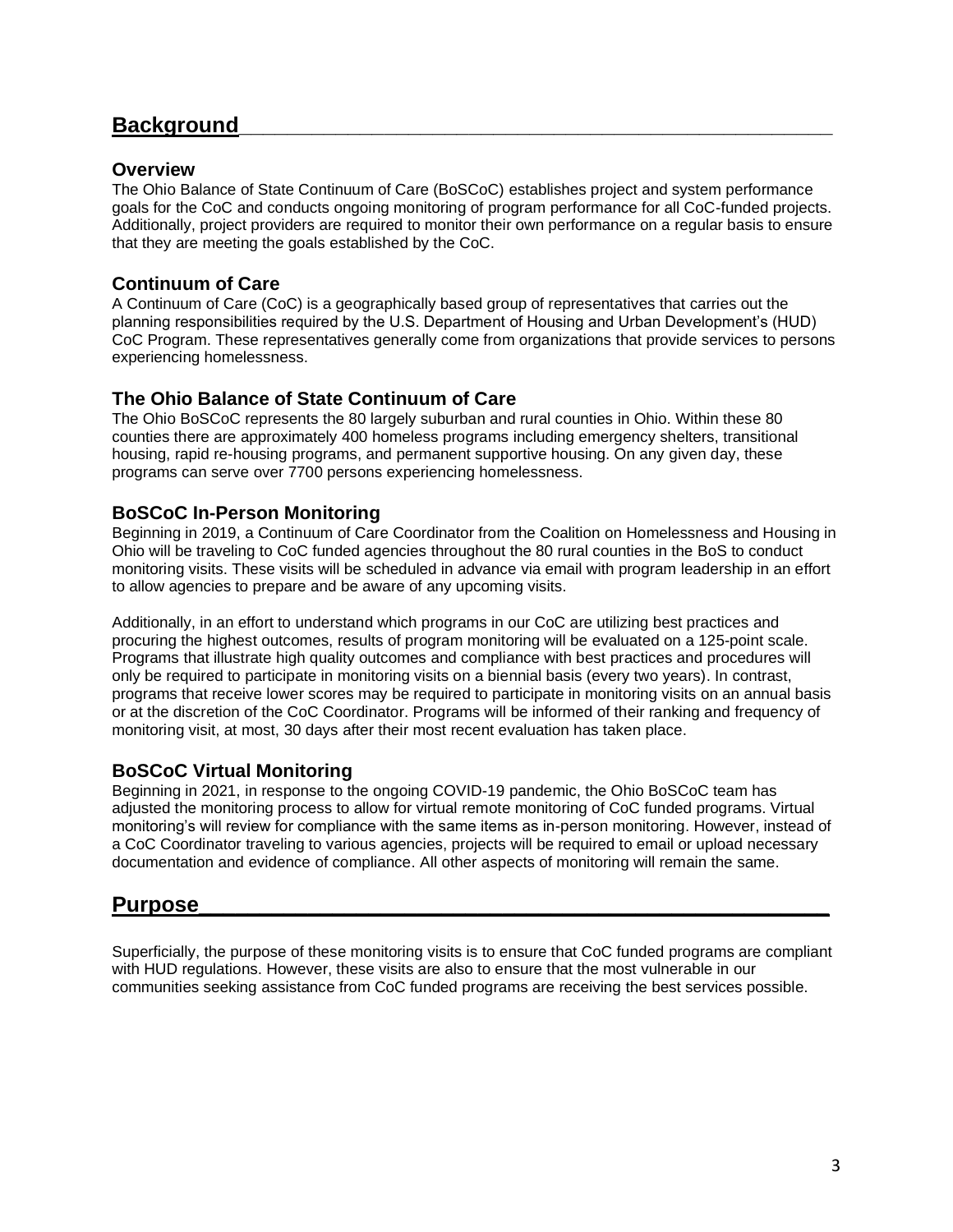## **Outline of Monitoring Activities**

Documents used for Monitoring:

- 1. Client File Review
	- a. Program leadership should choose four client files for CoC Coordinator to review during scheduled monitoring. Both files should represent a client that entered the program no earlier than January of 2018. Additionally, if possible, at least one file should be of a client who has been in the program longer than 12 months.
		- i. To ensure privacy and security of client personally identifying information (PII) during on-site monitoring, program staff will hand client file to CoC Coordinator who will then review file in a private room. Once the client file review is complete, CoC Coordinator will hand client file back to the same person and the file will be locked away. No client identifying information will be written on scoring sheet in order to protect client confidentiality.
		- ii. If monitoring is done virtually, program staff will upload any documentation necessary to gain points on the Monitoring Scoring Tool directly to Clarity via the "Files" tab of the client's record. As the selected HMIS system for the entire Ohio BoS, Clarity provides secure access of client information to the CoC staff monitor who, as an end user, will ensure data and client privacy.
			- 1. For domestic violence agencies, the CoC Coordinator will work directly with agency staff in advance of monitoring to determine the most secure way to access client files.
- 2. Annual Progress/Performance Reports
	- a. CoC Coordinator will run these reports via Clarity and review prior to site visit.
- 3. HMIS Client Records
	- a. Program leadership will provide CoC Coordinator with four client HMIS IDs to view prior to site visit or virtual monitoring. CoC Coordinator will pull two of the four client IDs and review remotely prior to site visit. No client identifying information will be written on scoring sheet in order to protect client confidentiality.
- 4. CoC Applications
	- a. CoC Coordinator will review the most recent CoC application submitted by project during CoC Competition. This review will happen prior to site visit.
- 5. Agency Policies and Procedures
	- a. CoC Coordinator will review the most recently submitted Policies and Procedures documents submitted to CoC staff during CoC Competition. If an agency has updated their Policies and Procedures more recently, they may submit via email updated documents prior to the scheduled monitoring.
- 6. Financials
	- a. Program leadership should review the Financials tab of the Scoring Tool to determine which documents they need to submit in order to provide evidence of each scoring criteria.

CoC Coordinator will communicate with program leadership to determine the best time for a monitoring visit to occur. This communication will happen at least one week in advance to allow for the program to gather necessary documents and assign a contact person.

For in-person monitoring, CoC Coordinator will arrive at program at scheduled time and briefly meet with program contact person to provide an overview of the visit and obtain necessary documents. For virtual monitoring, CoC Coordinator will schedule a time and provide a link to a Zoom meeting to provide an overview and answer any questions before monitoring begins. CoC Coordinator will utilize a standardized monitoring scoring sheet to determine how many points agency will receive overall. After reviewing documents and calculating score, CoC Coordinator will conduct a brief exit interview, either in person or via Zoom, with program contact to go over findings and allow time for any questions and/or clarifications. Finally, a follow-up letter detailing monitoring results and any corrective action suggestions will be drafted and sent to agency lead within 30 days.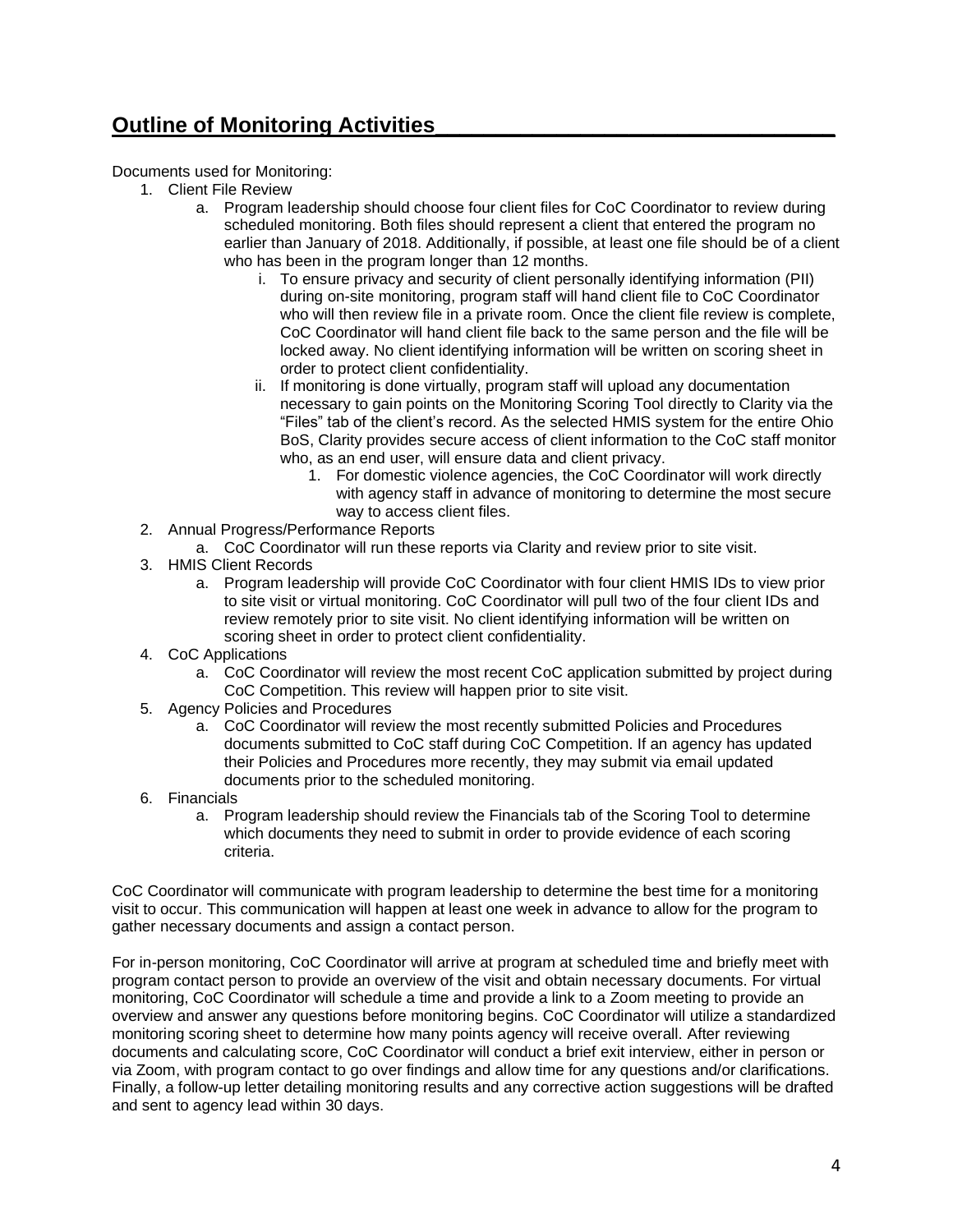Ultimately, if the results of the monitoring visit indicate that the agency has scored an 80% or higher, monitoring visits will occur on a biennial (every two years) basis. If the agency scores between 79%-50%, monitoring visits will occur annually. And if an agency scores below 50% on the monitoring scoring tool, the agency will be subject to monitoring visits at the discretion of the CoC Coordinator. Additionally, if the need for specific technical assistance and training should arise during the monitoring visit, the CoC Coordinator will communicate and schedule the TA with the project representatives.

Below, please find an outline of the monitoring visit process outlined above:

| Step:                                                     | <b>Objectives:</b>                                                                                                                                                                                                                                                                                                                                                                                                                                           |
|-----------------------------------------------------------|--------------------------------------------------------------------------------------------------------------------------------------------------------------------------------------------------------------------------------------------------------------------------------------------------------------------------------------------------------------------------------------------------------------------------------------------------------------|
| <b>Written Notification</b><br>1.                         | Confirm the dates and the scope of the monitoring<br>Provide a description of the information the grantee will review during the visit<br>Specify the expected duration of the monitoring, which staff will be involved, and<br>what office space is required                                                                                                                                                                                                |
| 2. Entrance<br>Conference                                 | Meet on-site, or virtually, with agency contact person prior to CoC Coordinator file<br>review<br>Clarify purpose, scope and schedule of the visit                                                                                                                                                                                                                                                                                                           |
| Documentation,<br>3.<br>Data Acquisition,<br>and Analysis | Use monitoring checklist or handbook to make notes about case files, statistics or<br>financial figures and subgrantee's written policies                                                                                                                                                                                                                                                                                                                    |
| <b>Exit Conference</b><br>$4_{-}$                         | Present preliminary results of the monitoring visit<br>Highlight subgrantee's areas of compliance, agency strengths, innovative or<br>commendable practices<br>Provide an opportunity for the subgrantee to correct any misconceptions or<br>misunderstandings<br>Secure additional information from subgrantee staff to clarify or support position<br>Provide subgrantee the opportunity to report on steps already being taken to<br>correct deficiencies |
| Follow-Up<br>5.<br><b>Monitoring Letter</b>               | Recognize positive areas and/or areas of significant improvement<br>$\bullet$<br>Make recommendations for improvement, if there is a concern<br>Specify corrective action steps, if any<br>Provide numerical overall score of monitoring visit<br>E-mail within thirty days, or within timeframe established by the grantee                                                                                                                                  |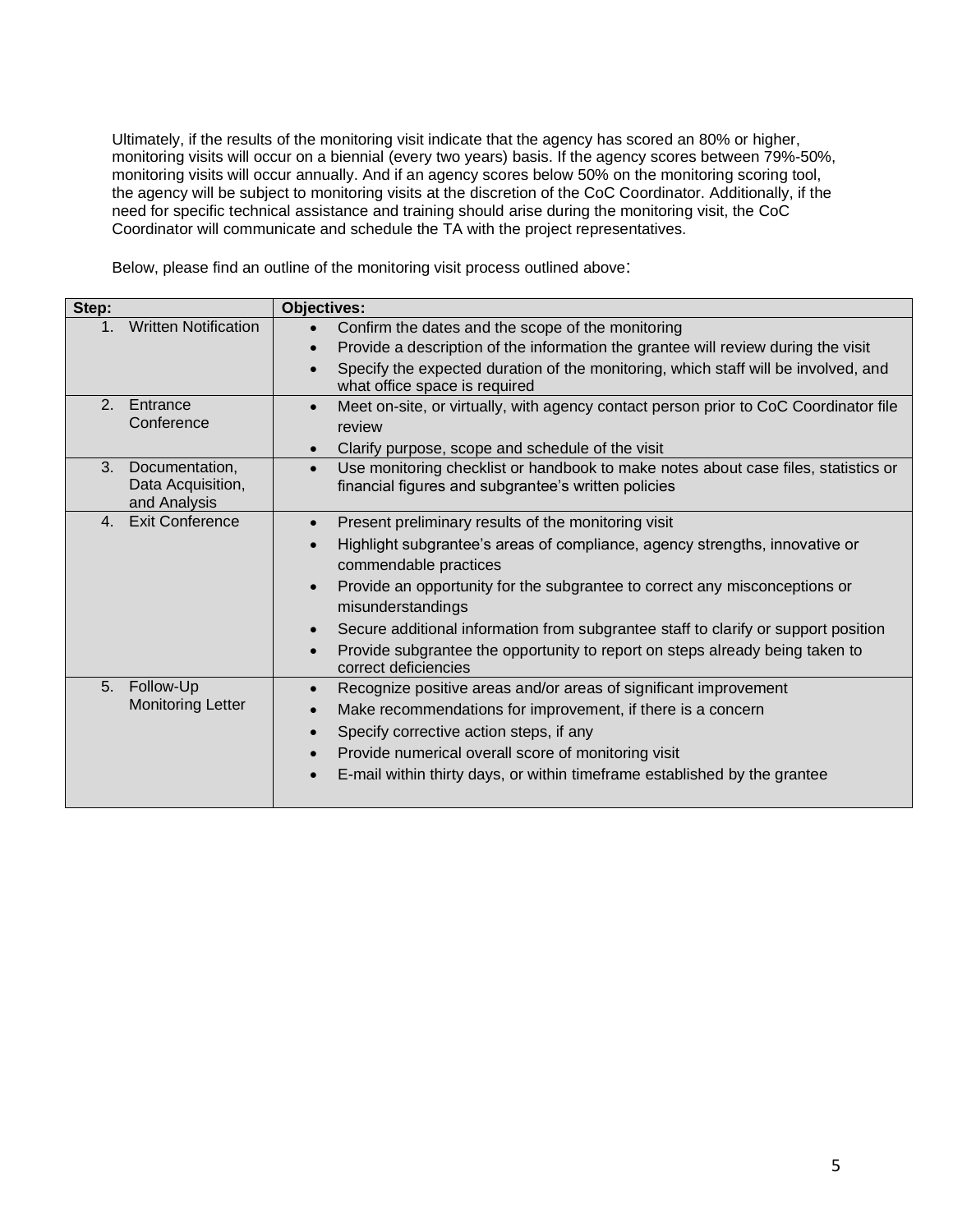## Sample Monitoring Scoring Tool

Agency Review

| <b>Review Type:</b> |    | Question:                                                                                                                             |  |  | <b>Ves</b> Mo <b>V</b> Points Available: |                |
|---------------------|----|---------------------------------------------------------------------------------------------------------------------------------------|--|--|------------------------------------------|----------------|
| <b>Agency</b>       |    |                                                                                                                                       |  |  |                                          |                |
|                     |    | 1 Was the most recent APR submitted on time?<br>2 Is there an agency written standards and procedures for                             |  |  |                                          | 2              |
|                     |    | assessment, eligibility, outreach, intake, prioritized individuals,                                                                   |  |  |                                          |                |
|                     |    | and reassessing participants?                                                                                                         |  |  |                                          | $\overline{2}$ |
|                     |    | 3 Does the agency operate a housing first program. Specifically,                                                                      |  |  |                                          |                |
|                     |    | project admission is not contingent on pre-requisites such as                                                                         |  |  |                                          |                |
|                     |    | abstinence of substances, min income, health/mental health<br>history, medication adherence, criminal justice record (within          |  |  |                                          |                |
|                     |    | reason), financial history, completion of treatment, participatoin                                                                    |  |  |                                          |                |
|                     |    | in services, 'housing readiness', or other unnecessary conditions                                                                     |  |  |                                          |                |
|                     |    | unless required by law.                                                                                                               |  |  |                                          | 2              |
|                     |    | 4 Are the number of participants currently being served consistent                                                                    |  |  |                                          |                |
|                     |    | with the service number in the approved application? The<br>subrecipient must serve at least as many program participants as          |  |  |                                          |                |
|                     |    | shown in its application for assistance.                                                                                              |  |  |                                          | 1              |
|                     |    | 5 Do the majority of program participants exit to a positive housing                                                                  |  |  |                                          |                |
|                     |    | destination?                                                                                                                          |  |  |                                          | 1              |
|                     |    | 6 Are there data quality errors and warnings in R minor elevated<br>for the project being evaluated?                                  |  |  |                                          | 1              |
|                     |    | Does the agency have a policy on client confidentiality or a filing                                                                   |  |  |                                          |                |
|                     |    | system to safegaurd client confidentiality?                                                                                           |  |  |                                          | $\overline{2}$ |
|                     |    | $8$ Project admission process is not overly burdensome to clients by                                                                  |  |  |                                          |                |
|                     |    | requiring, for example, completion of uneccessary paperwork, or                                                                       |  |  |                                          |                |
|                     |    | sharing of applicant documents/information that are neither                                                                           |  |  |                                          |                |
|                     |    | required by HUD nor directly relevant to project eligibility or                                                                       |  |  |                                          |                |
|                     |    | prioritization efforts<br>9 Project has policies that outline some method for prioritizing for                                        |  |  |                                          | 2              |
|                     |    | assistance those persons with greater levels of need and/or                                                                           |  |  |                                          |                |
|                     |    | greater barriers                                                                                                                      |  |  |                                          | 2              |
|                     | 10 | Staff helping participants are aware of and know how to access a                                                                      |  |  |                                          |                |
|                     |    | wide array of housing options (public/private,                                                                                        |  |  |                                          |                |
|                     |    | subsidized/unsubsidized, all local permanent supportive housing                                                                       |  |  |                                          |                |
|                     |    | etc) to help participants achieve their Housing Plan goals                                                                            |  |  |                                          | 2              |
|                     |    | 11 Are agency grant funds matched with no less than 25% of cash or                                                                    |  |  |                                          |                |
|                     |    | in-kind contributions from other sources?<br>12 Does the agency enable homeless or formerly homeless persons                          |  |  |                                          | 2              |
|                     |    | the opportunity to participate in policymaking on the board of                                                                        |  |  |                                          |                |
|                     |    | directors or other equivalent policy making procedures?                                                                               |  |  |                                          | 2              |
|                     |    | $13$ Service planning is individualized and driven by client needs and                                                                |  |  |                                          |                |
|                     |    | desires                                                                                                                               |  |  |                                          | 2              |
|                     |    | 14 Leases and occupancy agreements do not include provisions that                                                                     |  |  |                                          |                |
|                     |    | would not be found in standard rental agreement                                                                                       |  |  |                                          | 2              |
|                     |    | 15 Does the agency make known the availability of the housing to<br>eligible participants regardless of race, color, national origin, |  |  |                                          |                |
|                     |    | religion, sex, age, familial status, or disability who are least likely                                                               |  |  |                                          |                |
|                     |    | to apply without special outreach?                                                                                                    |  |  |                                          | 2              |
|                     |    | 16 Is there written termination policy and does it provide for a                                                                      |  |  |                                          |                |
|                     |    | formal process that recognizes the due process rights of                                                                              |  |  |                                          |                |
|                     |    | individuals receiving assistance?<br>17 The overall focus of the of the project is on helping clients obtain                          |  |  |                                          | 2              |
|                     |    | and move into housing quickly, and providing supports and                                                                             |  |  |                                          |                |
|                     |    | serviecs to help them retain housing                                                                                                  |  |  |                                          | 2              |
|                     |    | 18 Does agency have written procedure for terminaton of                                                                               |  |  |                                          |                |
|                     |    | assistance, complaints, and appeals?                                                                                                  |  |  |                                          | 2              |
|                     | 19 | Does the recipient have written intake procedures demonstrating                                                                       |  |  |                                          |                |
|                     |    | participation in the CoC's Coordinated Entry System (CES) and                                                                         |  |  |                                          |                |
|                     |    | compliance with CoC guidance?<br>20 Does the recipient have written procedures which include an                                       |  |  |                                          | 2              |
|                     |    | Equal Opportunity statement (Fair Housing, Non-Discrimination,                                                                        |  |  |                                          |                |
|                     |    | and Reasonable Accommodations)?                                                                                                       |  |  |                                          | 2              |
|                     |    | <sup>21</sup> Does the agency have a record retention policy?                                                                         |  |  |                                          | 2              |
|                     |    | 22 Does the agecy have a policy/procedure that addresses an                                                                           |  |  |                                          |                |
|                     |    | emergency transfer plan for those who experienced domestic<br>violence in their unit?                                                 |  |  |                                          | 2              |
|                     |    |                                                                                                                                       |  |  |                                          | 41             |
|                     |    |                                                                                                                                       |  |  |                                          |                |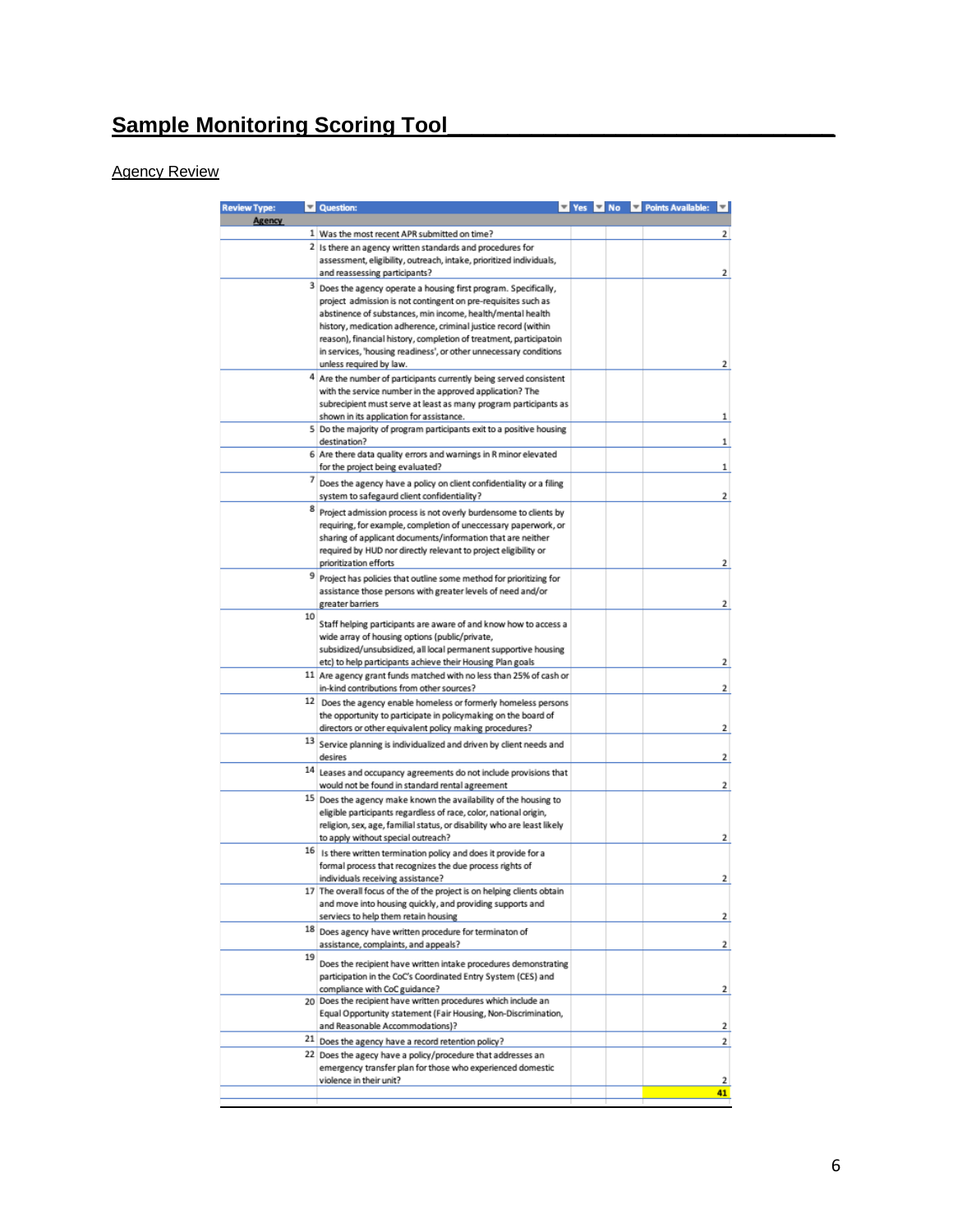#### Financials Review

| <b>Review Type:</b>            | <b>Question</b>                                                                                                                                                                                                                                          | Yes | <b>No</b> | <b>Points Available</b> |  |
|--------------------------------|----------------------------------------------------------------------------------------------------------------------------------------------------------------------------------------------------------------------------------------------------------|-----|-----------|-------------------------|--|
| <b>Financial Documentation</b> |                                                                                                                                                                                                                                                          |     |           |                         |  |
|                                | $1$ Sample transaction records indicate that grant expenditures were<br>eligible costs, necessary and reasonable for proper and efficient<br>administration of the program, allocable to the program, and<br>supported by adequate source documentation. |     |           | 2                       |  |
|                                | <sup>2</sup> The recipient's financial records (e.g. drawdowns, unexpended<br>balances) should match the information in HUD's financial<br>management systems (LOCCS and IDIS) for the period under<br>review.                                           |     |           | $\overline{2}$          |  |
|                                | 3 The grant agreement and financial records indicate that costs are<br>eligible, being expended to the correct line item, and meet specific<br>restrictions on combining grant funds.                                                                    |     |           | 2                       |  |
| 4                              | Review of financial records indicate that the match contributions<br>were equal to the match requirement of all grant funds, except for<br>leasing funds, with no less than 25 percent of funds or in-kind<br>contributions from other sources.          |     |           | 2                       |  |
|                                | 5 Review of financial records indicates that match contributions<br>consist of cash and/or in-kind contributions from eligible non-CoC<br>sources.                                                                                                       |     |           | 2                       |  |
| 6                              | Review of financial records indicates that cash match<br>contributions from both the recipient and its subrecipients are<br>limited to eligible CoC Program costs.                                                                                       |     |           | 2                       |  |
|                                | 7 Review of financial records indicate that the value of each in-kind<br>contribution was calculated properly.                                                                                                                                           |     |           | $\overline{2}$          |  |
|                                | 8 Review of financial records indicate that the recipient has<br>adequately documented the eligibility and value of the cash and in-<br>kind match contributions for the operating year(s) reviewed?                                                     |     |           | 2                       |  |
|                                | 9 Project Administrative Costs do not exceed 10% of the grant<br>awarded.                                                                                                                                                                                |     |           | $\overline{2}$          |  |
|                                | 10 Program income earned during the grant term is retained by the<br>recipient and added to funds committed to the project by HUD and<br>the recipient to be used for eligible activities.                                                               |     |           | 2                       |  |
|                                | $11$ The recipient maintains records of the receipt and use of program<br>income.                                                                                                                                                                        |     |           | 2                       |  |
|                                | 12 The recipient uses program income received (rent-PSH or<br>occupancy charge -TH) for eligible costs of the CoC project.                                                                                                                               |     |           | 2                       |  |
|                                |                                                                                                                                                                                                                                                          |     |           | 24                      |  |
|                                |                                                                                                                                                                                                                                                          |     |           |                         |  |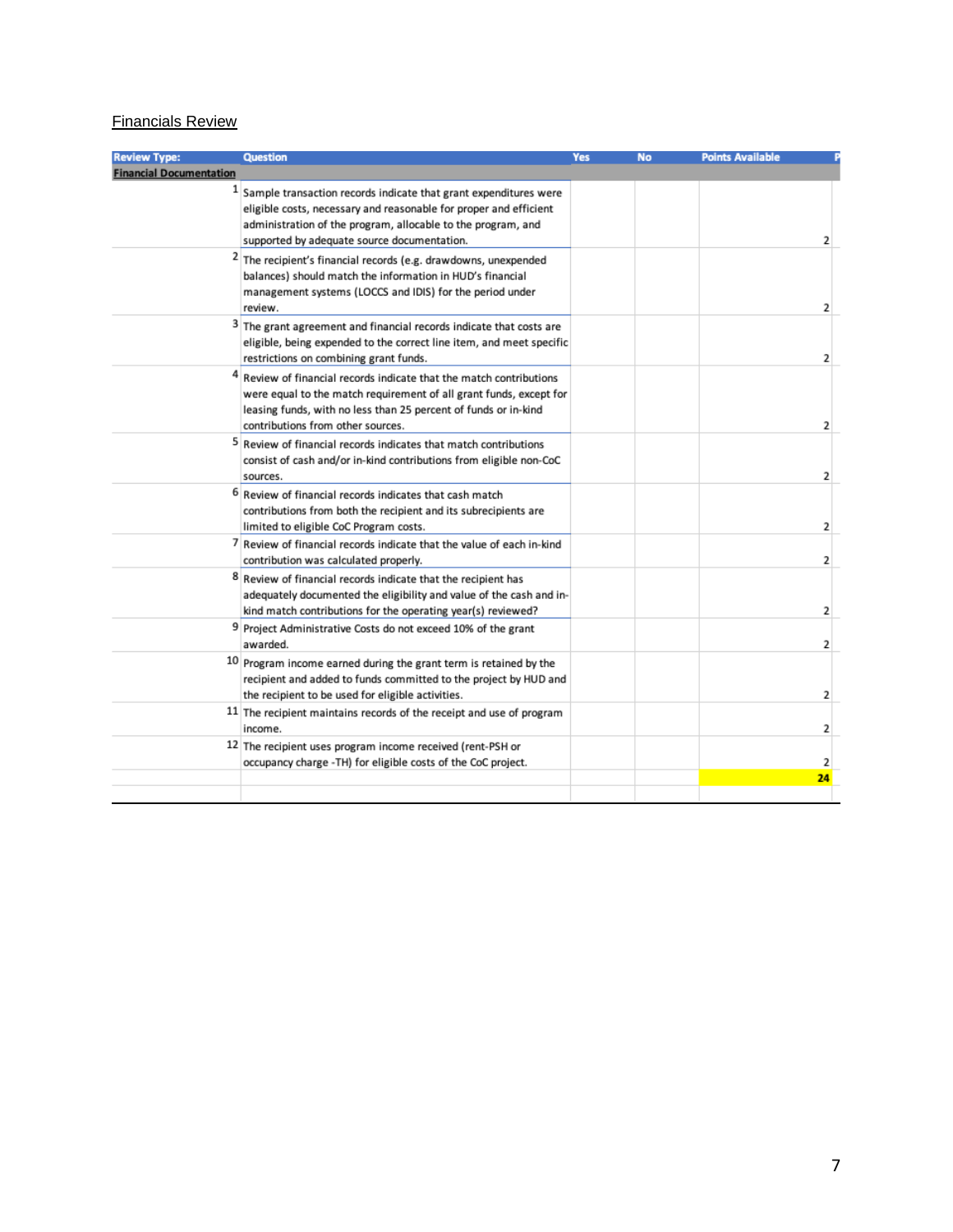## Client File Review

| <b>Review Type:</b> | Question                                                         | $\overline{\mathbf{y}}$ Yes<br>▼∣ | <b>No</b> | Points Available | ▼∣ |
|---------------------|------------------------------------------------------------------|-----------------------------------|-----------|------------------|----|
| <b>Client File</b>  |                                                                  |                                   |           |                  |    |
|                     | $1$ Does the recipient have a sample of a complete               |                                   |           |                  |    |
|                     | client intake packet available for review?                       |                                   |           |                  | 2  |
|                     | 2 Is there documentation to show that participant                |                                   |           |                  |    |
|                     | has been screened via centralized assessment                     |                                   |           |                  |    |
|                     | system and determined eligible for CoC Program                   |                                   |           |                  |    |
|                     | assistance?                                                      |                                   |           |                  | 2  |
| з                   | Client files for those receiving leasing assistance              |                                   |           |                  |    |
|                     | indicate that unit does not exceed HUD-                          |                                   |           |                  |    |
|                     | determined FMR. Clients files for those receiving                |                                   |           |                  |    |
|                     | rental assistance indicate that unit meets rent                  |                                   |           |                  |    |
|                     | reasonablness standard.                                          |                                   |           |                  | 2  |
|                     | 4 Is the program participant coming from the target              |                                   |           |                  |    |
|                     | populations (e.g chronically homeless youth,                     |                                   |           |                  |    |
|                     | substance abuse, mentally disable, etc) listed in                |                                   |           |                  |    |
|                     | the CoC application?                                             |                                   |           |                  | 2  |
|                     | 5 Does the program participant's intake form or                  |                                   |           |                  |    |
|                     | assessment document that the individuals or                      |                                   |           |                  |    |
|                     | families were homeless prior to entry?                           |                                   |           |                  | 2  |
|                     | 6 Is homeless status properly documented? (what                  |                                   |           |                  |    |
|                     | type of documentation is included to verify<br>homeless status?) |                                   |           |                  |    |
|                     | 7 Are supportive services being offered to clients as            |                                   |           |                  | 2  |
|                     | needed?                                                          |                                   |           |                  | 2  |
|                     | 8 Is there a completed verification on all sources of            |                                   |           |                  |    |
|                     | income?                                                          |                                   |           |                  | 2  |
| 9                   |                                                                  |                                   |           |                  |    |
|                     | Is the rent charged accurately calculated, including             |                                   |           |                  |    |
|                     | deductions and utility allowances, if applicable?                |                                   |           |                  | 2  |
|                     | 10 Is there a completed HQS inspection?                          |                                   |           |                  | 2  |
|                     | 11 Is there a completed HQS annual inspection?                   |                                   |           |                  | 2  |
|                     | 12 Do program participants have a lease or                       |                                   |           |                  |    |
|                     | occupancy agreement?                                             |                                   |           |                  | 2  |
|                     | 13 Is there documentation showing that the case                  |                                   |           |                  |    |
|                     | manager has met with the household at least                      |                                   |           |                  |    |
|                     | monthly during their program enrollment period                   |                                   |           |                  |    |
|                     | to develop individual service plans?                             |                                   |           |                  | 2  |
|                     | 14 Is there evidence of referrals to mainstream                  |                                   |           |                  |    |
|                     | resources?                                                       |                                   |           |                  | 2  |
|                     | 15 Is there an HMIS Consent to Release Information               |                                   |           |                  |    |
|                     | Form signed by both client and staff?                            |                                   |           |                  | 2  |
|                     |                                                                  |                                   |           |                  | 30 |
|                     |                                                                  |                                   |           |                  |    |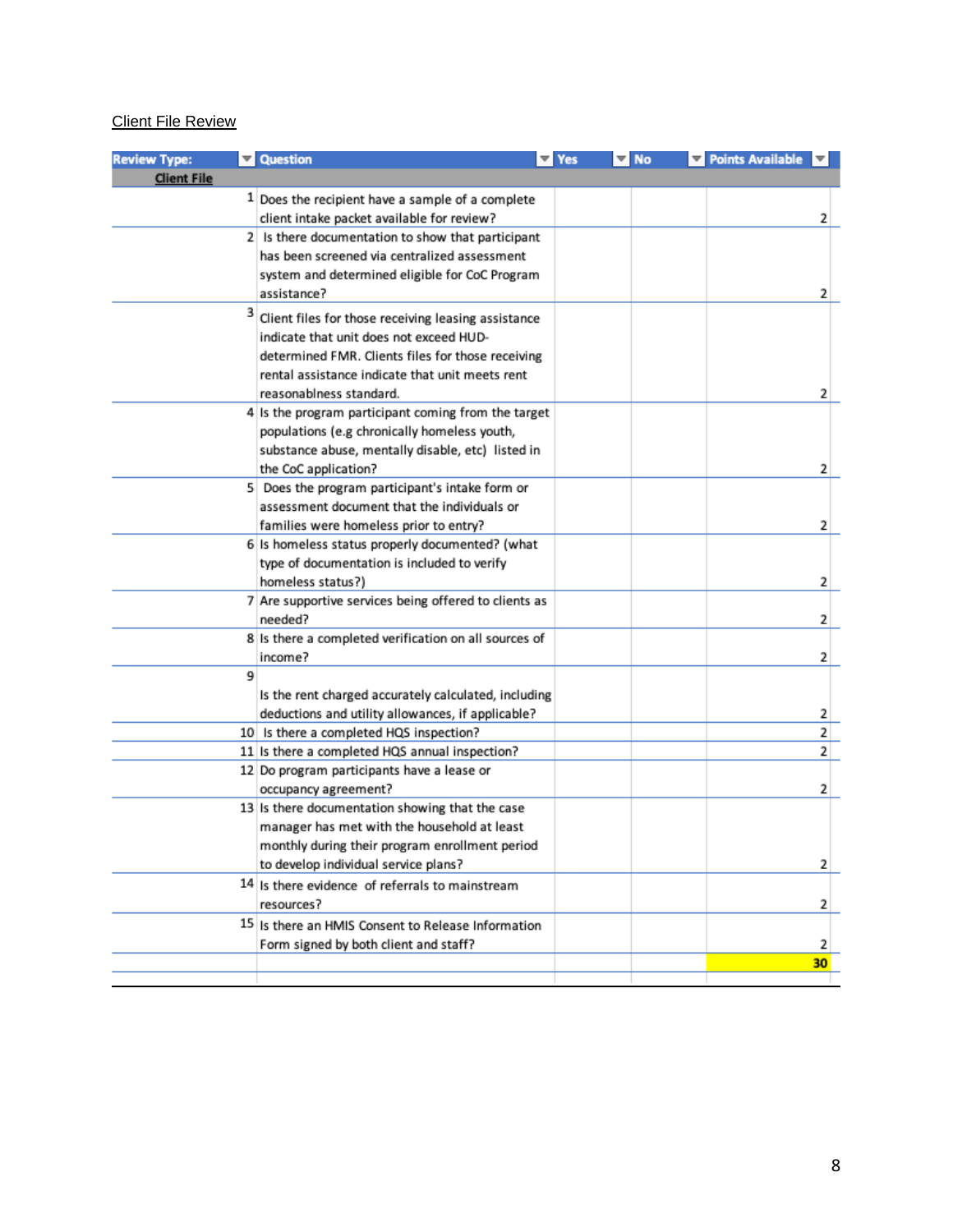#### Transitional Housing Review

|                                  | В                                                                                                                                        |                                                                                                                                                                                                                                                        | c                                                                                                         |              |                    | Ε |                    |
|----------------------------------|------------------------------------------------------------------------------------------------------------------------------------------|--------------------------------------------------------------------------------------------------------------------------------------------------------------------------------------------------------------------------------------------------------|-----------------------------------------------------------------------------------------------------------|--------------|--------------------|---|--------------------|
|                                  |                                                                                                                                          |                                                                                                                                                                                                                                                        |                                                                                                           |              |                    |   |                    |
| <b>Transitional Housing Only</b> |                                                                                                                                          |                                                                                                                                                                                                                                                        |                                                                                                           |              |                    |   |                    |
|                                  | occupancy agreement for a term of at least one<br>month that is automatically renewable upon<br>expiration and may not exceed 24 months? |                                                                                                                                                                                                                                                        |                                                                                                           |              |                    |   | 5                  |
|                                  | homelessness on their own, but who does not<br>have a need great enough to necessitate<br>placement into PSH?                            |                                                                                                                                                                                                                                                        |                                                                                                           |              |                    |   | 5                  |
|                                  | and project eligibility?                                                                                                                 |                                                                                                                                                                                                                                                        |                                                                                                           |              |                    |   |                    |
|                                  | priority for the participant?                                                                                                            |                                                                                                                                                                                                                                                        |                                                                                                           |              |                    |   |                    |
|                                  | homeless definition?                                                                                                                     |                                                                                                                                                                                                                                                        |                                                                                                           |              |                    |   |                    |
|                                  | manager on a regular basis to evaluate ongoing<br>need?                                                                                  |                                                                                                                                                                                                                                                        |                                                                                                           |              |                    |   | 5                  |
|                                  |                                                                                                                                          |                                                                                                                                                                                                                                                        |                                                                                                           |              |                    |   | 30                 |
|                                  |                                                                                                                                          | Question<br>1 Do program participants have a lease or<br>2 Is the participant someone who has been<br>4 Is obtaining permanent housing the highest<br>5 Do participants meet category 1 or 4 of HUD's<br>6 Are participants required to meet with case | assessed as not being able to quickly resolve their<br>3 Is there proper documentation of homeless status | $\nabla$ Yes | $\triangledown$ No | D | Points Available P |

## Rapid Re-Housing Review

| <b>Review Type:</b>           | <b>Question</b>                                     | $\overline{\mathsf{y}}$ Yes | ▼∣ | <b>No</b> | Points Available |                |
|-------------------------------|-----------------------------------------------------|-----------------------------|----|-----------|------------------|----------------|
| <b>Rapid Re-Housing Only:</b> |                                                     |                             |    |           |                  |                |
|                               | 1 Is income reviewed at least every 90 days or when |                             |    |           |                  |                |
|                               | there is a change in income and is documentation    |                             |    |           |                  |                |
|                               | of the review on file.                              |                             |    |           |                  | 5 <sup>1</sup> |
|                               | 2 Were housing identification services, rent/move-  |                             |    |           |                  |                |
|                               | in assistance (financial), and Rapid Re-housing     |                             |    |           |                  |                |
|                               | Case Management and Services offered wihtout        |                             |    |           |                  |                |
|                               | being required?                                     |                             |    |           |                  | 5              |
|                               | 3 Is income calculated in accordance with 24 CFR    |                             |    |           |                  |                |
|                               | 5.609 and 5.611 and is the rent charged not more    |                             |    |           |                  |                |
|                               | than30% of family's adjusted income?                |                             |    |           |                  | 5              |
| 4                             |                                                     |                             |    |           |                  |                |
|                               | Is there a lease agreement under the participant's  |                             |    |           |                  |                |
|                               | name with a term of at least 12 months?             |                             |    |           |                  | 5              |
|                               | 5 Did the person/family come directly from an       |                             |    |           |                  |                |
|                               | emergency shelter or unsheltered location?          |                             |    |           |                  | 5              |
| 6                             | Is there evidence in the client files that case     |                             |    |           |                  |                |
|                               | managers are conducting an annual assessment        |                             |    |           |                  |                |
|                               | of the service needs of all program participants    |                             |    |           |                  |                |
|                               | and adjusting services as necessary?"               |                             |    |           |                  | 5              |
|                               |                                                     |                             |    |           |                  | 30             |
|                               |                                                     |                             |    |           |                  |                |